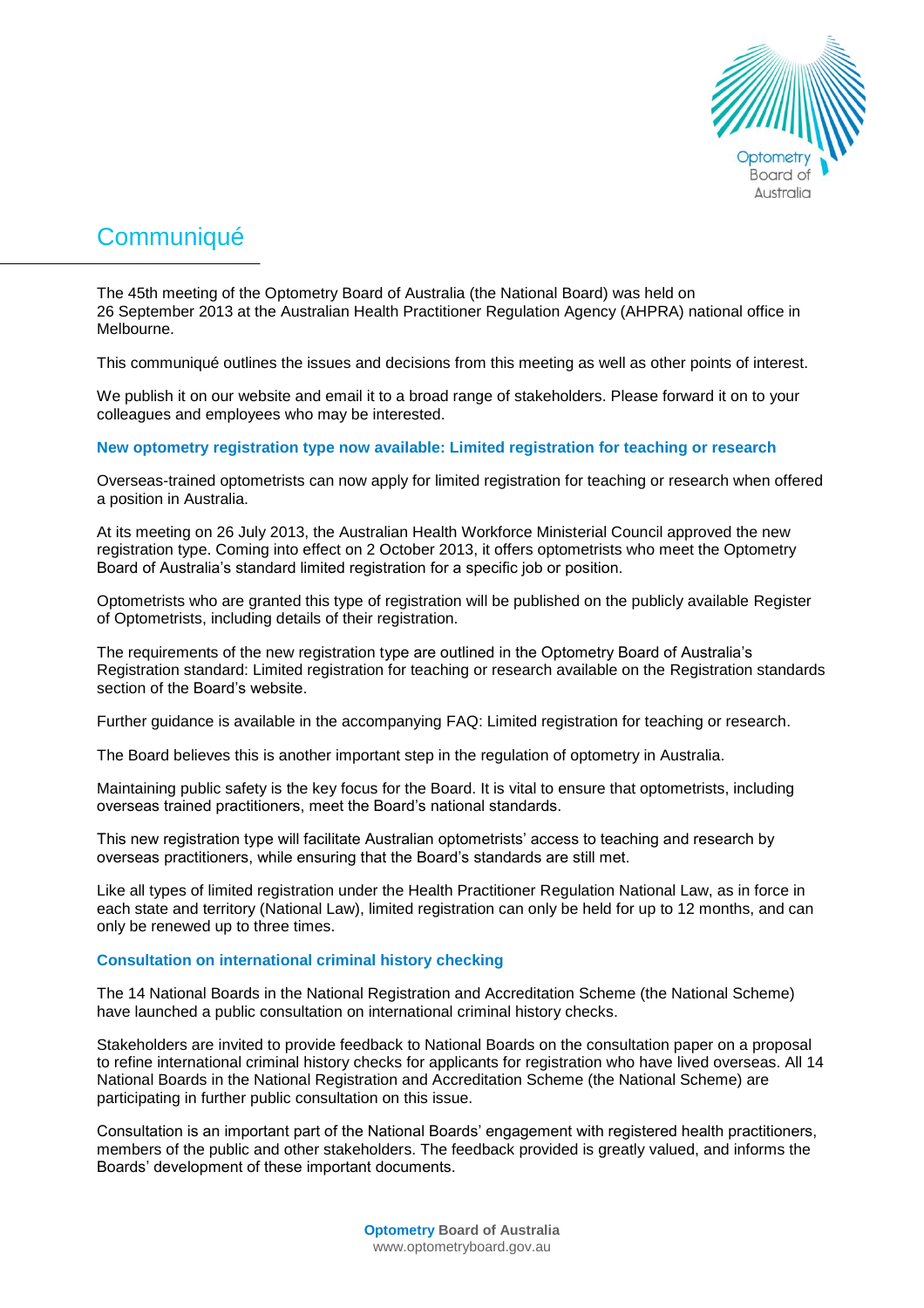Feedback on the consultation document will generally be published, unless you request otherwise, although the Boards have a discretion not to publish submissions. Please let the Boards know if you do not want your submission published, or want all or part of it treated as confidential. To make sure your submission can be read easily by most people, please provide your submission in a Word document. More detail on accessibility requirements is included in the consultation paper.

## **Please provide feedback by close of business on 31 October 2013 by email to**

[criminalhistoryconsult@ahpra.gov.au](mailto:criminalhistoryconsult@ahpra.gov.au)**.**

## **Renewal**

The 2013 renewal of registration campaign for optometrists is now open. More than 4,500 optometrists with general or non-practising registration are due to renew their registration with the Board by 30 November.

Anyone who experiences difficulties using the online renewal service can phone AHPRA Customer Service Team on 1300 419 495 and a team member will talk them through the process.

Please carefully read the Board's [registration standards](http://www.optometryboard.gov.au/Registration-Standards.aspx) which specify the requirements for practice before applying to renew your registration. Make sure you understand the declarations you are required to make about meeting the Board's registration standards. You could be asked to give to support your declarations so it's important to know what the requirements are for registration.'

AHPRA, on behalf of the Board, is sending out a series of reminders to practitioners who have provided AHPRA with their email address. It is important that optometrists make sure AHPRA has their current contact information so they don't miss future email and hard copy reminders to renew.

To update your contact details using AHPRA's secure online services, optometrists can visit the AHPRA [website:](http://www.ahpra.gov.au/)

- go to the bottom of the home page
- click on *Update Contact Details* under Services for Practitioners
- use their user ID and secure password, and
- follow the prompts.

Under the National Law, all registered optometrists are responsible for renewing their registration on time each year.

## **Optometry Programs of Study Approval**

The Board, on the recommendation of the Optometry Council of Australia and New Zealand has made the following decisions.

#### **Deakin University: Bachelor of Vision Science & Master of Optometry**

The Board decided under section 49 of the National Law to approve this course until 31 December 2015 with conditions.

#### **Flinders University: Bachelor of Science (Vision Sciences) & Master of Optometry**

The Board decided under section 49 of the National Law to approve this course until 31 December 2015 with conditions.

#### **Queensland University of Technology: Bachelor of Vision Science & Master of Optometry**

The Board decided under section 49 of the National Law to approve this 5-year course until 31 December 2014